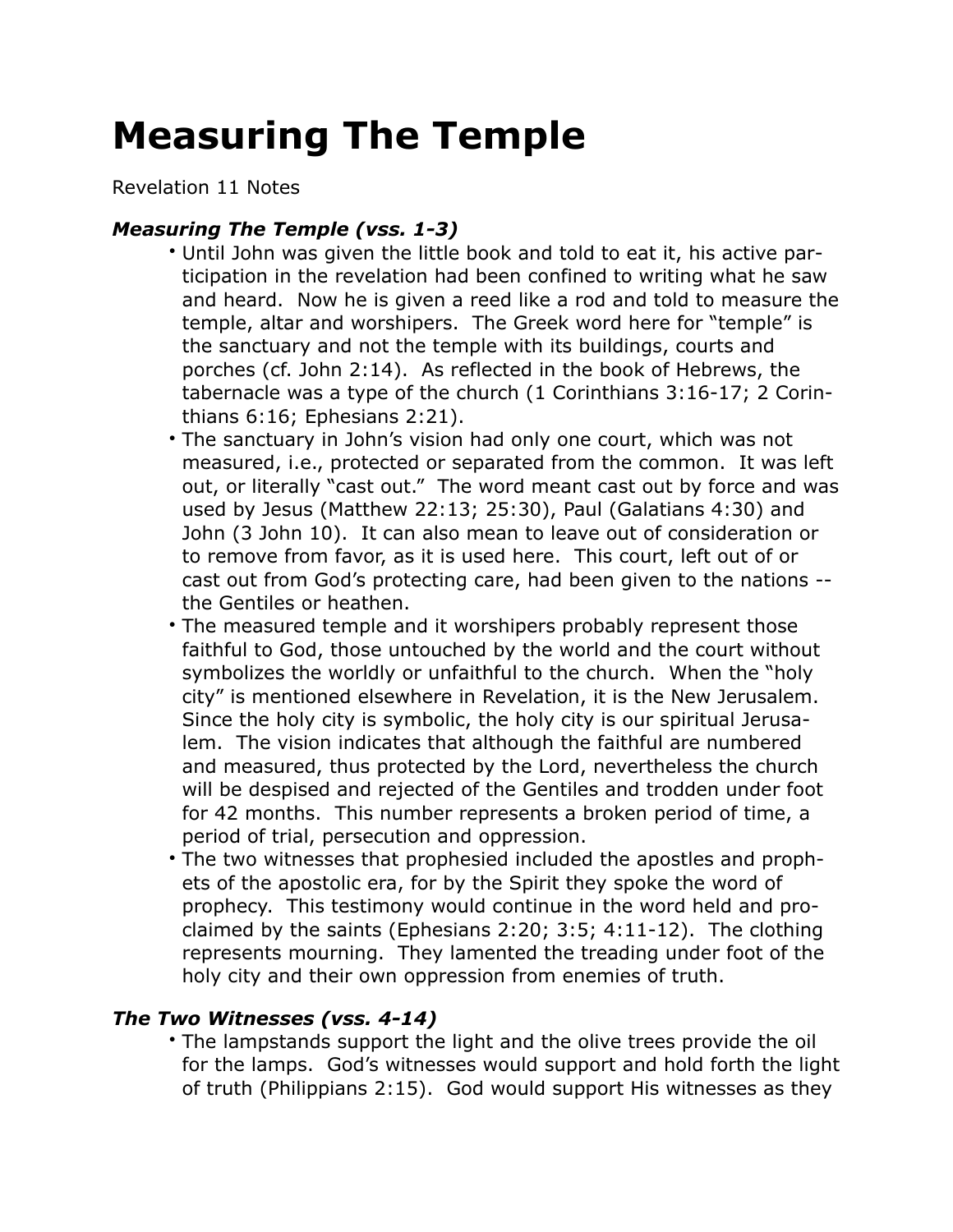encouraged the saints and testified to the inhabitants of the earth concerning the grace and truth of God.

- In the same way as Elijah and Jeremiah were commanded (2 Kings 1:10-14; Jeremiah 5:14; 20:9), His witnesses had the assurance that in the midst of all opposition their witnessing should not be stopped: they would have power to prevail until the testimony should be finished.
- No power could destroy these nor prevent their completing the work God sent them to accomplish. The powers exerted by Moses, Elijah and Jeremiah were vested in the witnesses, to the end that God's cause should achieve its goal.
- The beast will not assume a leading role until chapters 13 and 17. There he is identified as a great, imperial world power standing in opposition to the kingdom of God. The beast makes war with the witnesses, overcoming and killing them; but this is not done until they have finished their testimony. The gospel was preached in all the world and was confirmed by God through the Holy Spirit (Colossians 1:23; Mark 16:17-20).
- John uses the phrase, "the great city," seven more times (16:19; 17:18; 18:10, 16, 18-19, 21), and in each case the context makes it clear that Rome is intended. Sodom, Egypt and Jerusalem all figuratively contribute a portion of wickedness to the city.
- The fact that the "great city" is Rome is shown by the fact that the bodies of the witnesses were to be seen by all the inhabitants of the earth. However, Rome cannot even be stated without qualification. Like the monster, the great city is a myth which John intends to use to delineate the true nature of Roman imperial power. Rome is simply the latest embodiment of something that is a recurrent feature of human history. The "great city" is the spiritual home of those John dubs "inhabitants of earth."
- The rejoicing of the ungodly merry-makers was short-lived; the rejoicing of wickedness is always short-lived. God revived them and those who saw the act feared as they beheld the power of God (cf. 2 Kings 13:21; Ezekiel 37:10).
- The Lord who had commissioned the two witnesses raises their dead bodies and calls them to heaven, indicating a total and complete victory for His word of truth. As the Lord ascended in a cloud of glory (Acts 1:9), so do these. The enemies beheld the resurrection and ascension of the witnesses and could testify to its victory.
- In indignation at the treatment of His witnesses, God's judgment is manifested in the great earthquake that destroyed a tenth part of the city and life seven thousand dead. Although many explanations have been offered concerning the city and the remnant, this tenth likely